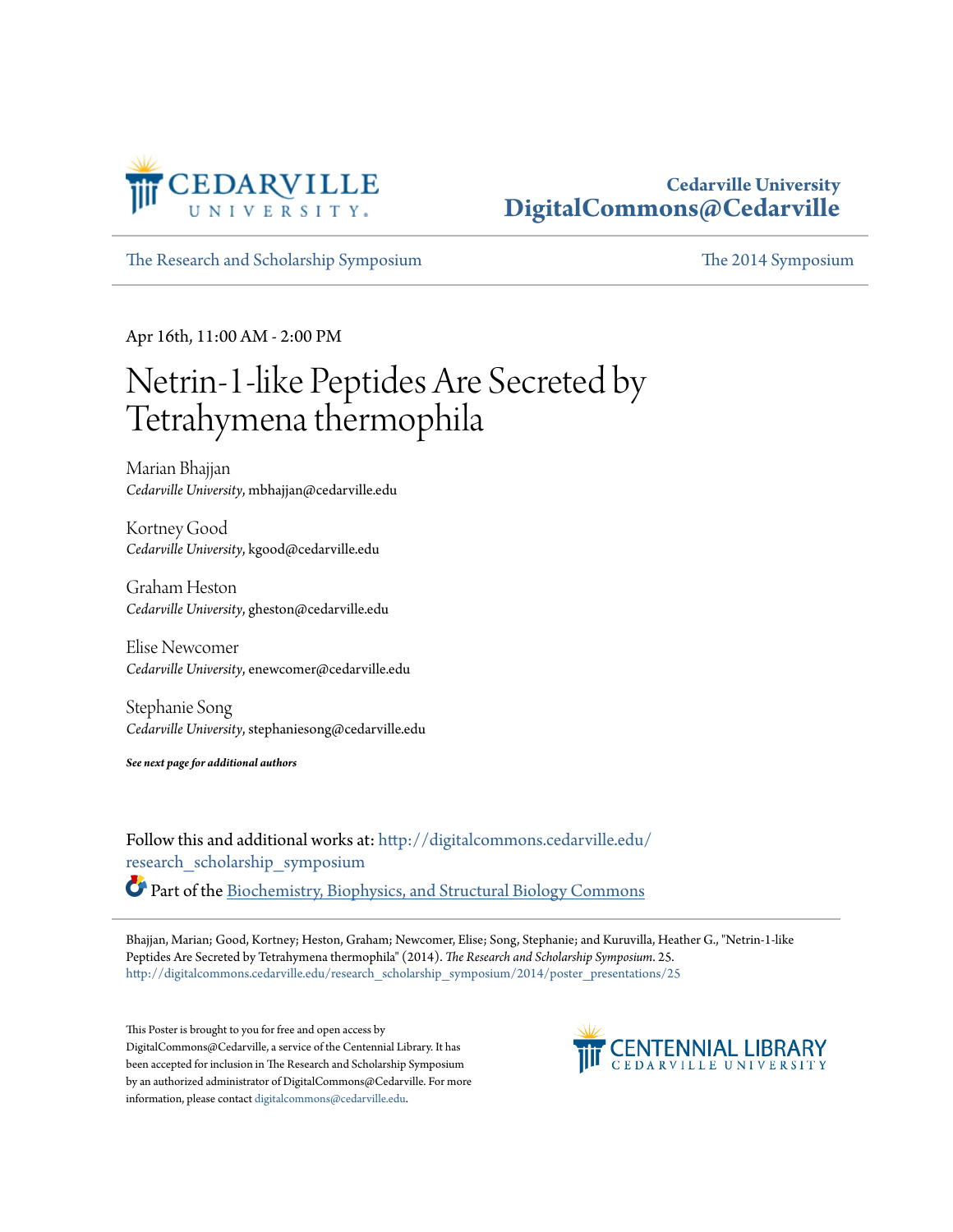#### **Presenters**

Marian Bhajjan, Kortney Good, Graham Heston, Elise Newcomer, Stephanie Song, and Heather G. Kuruvilla